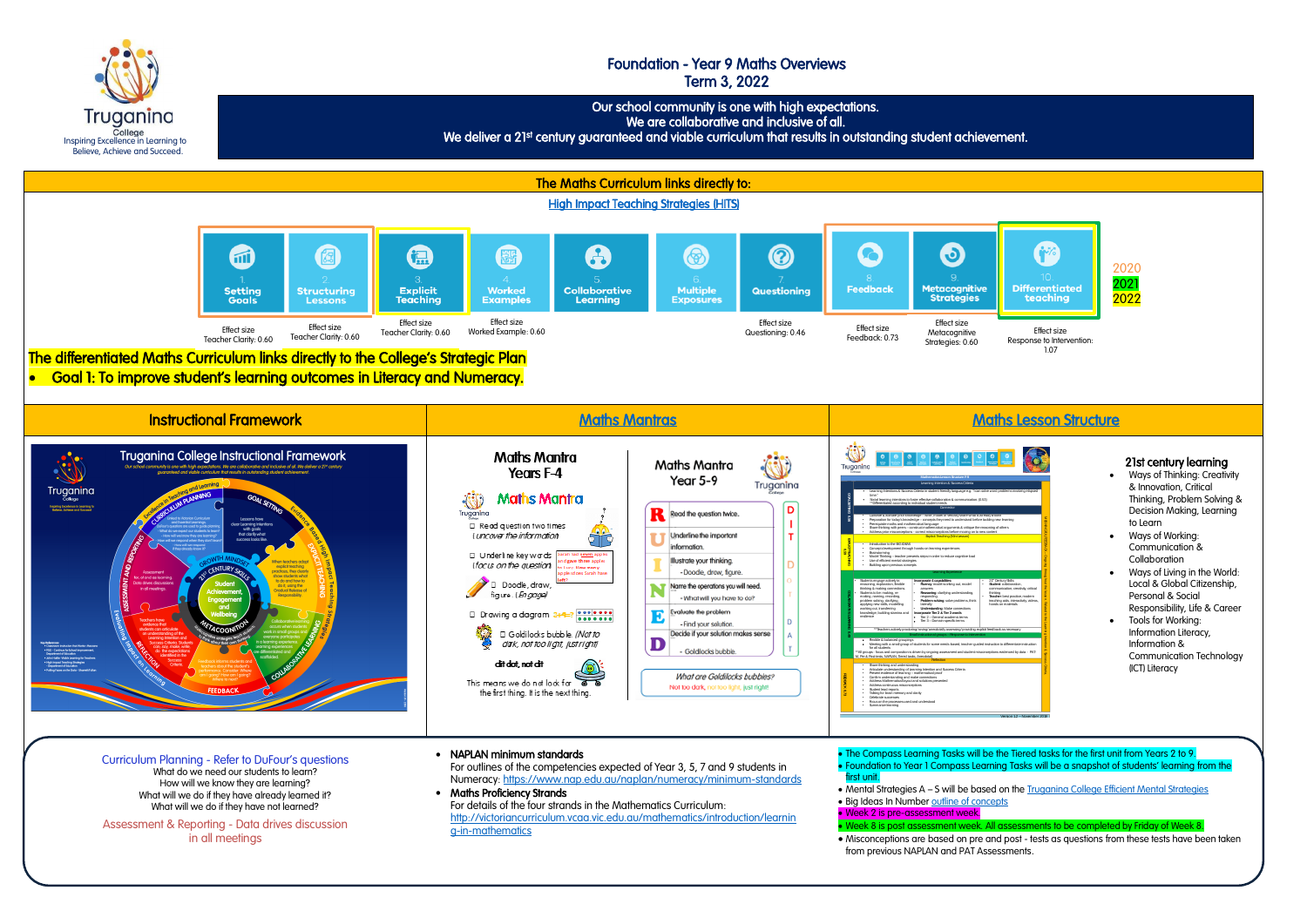| Week              |                                                                                                                                                                                  |                                                                                                                                                                                                                                                                                                                              | $\mathbf{2}$                                                                                                                  | 3                                                                                                                                                                                             | 4                                                                                                                                                                       | 5                                                                                                                                                                                                                                                                                                                                                    | 6                                                                                                                        |                                                                                                                                                               | 8                                                                                              | 9                                                                                                                                                                                                                   | 10                                                                                                                            |  |  |
|-------------------|----------------------------------------------------------------------------------------------------------------------------------------------------------------------------------|------------------------------------------------------------------------------------------------------------------------------------------------------------------------------------------------------------------------------------------------------------------------------------------------------------------------------|-------------------------------------------------------------------------------------------------------------------------------|-----------------------------------------------------------------------------------------------------------------------------------------------------------------------------------------------|-------------------------------------------------------------------------------------------------------------------------------------------------------------------------|------------------------------------------------------------------------------------------------------------------------------------------------------------------------------------------------------------------------------------------------------------------------------------------------------------------------------------------------------|--------------------------------------------------------------------------------------------------------------------------|---------------------------------------------------------------------------------------------------------------------------------------------------------------|------------------------------------------------------------------------------------------------|---------------------------------------------------------------------------------------------------------------------------------------------------------------------------------------------------------------------|-------------------------------------------------------------------------------------------------------------------------------|--|--|
|                   |                                                                                                                                                                                  |                                                                                                                                                                                                                                                                                                                              |                                                                                                                               |                                                                                                                                                                                               |                                                                                                                                                                         | Refer to the Maths Essential Learnings when planning the Maths Curriculum.                                                                                                                                                                                                                                                                           |                                                                                                                          |                                                                                                                                                               |                                                                                                |                                                                                                                                                                                                                     |                                                                                                                               |  |  |
|                   |                                                                                                                                                                                  | Differentiated Curriculum Planning to include Small Group Instruction to address misconceptions from Pre-test data.                                                                                                                                                                                                          |                                                                                                                               |                                                                                                                                                                                               |                                                                                                                                                                         |                                                                                                                                                                                                                                                                                                                                                      |                                                                                                                          |                                                                                                                                                               |                                                                                                |                                                                                                                                                                                                                     |                                                                                                                               |  |  |
| <b>Foundation</b> | Probability<br>చ                                                                                                                                                                 | Number & Algebra<br><b>CONSOLIDATE</b><br>Count on - 1 more, 2 more<br><b>Number Lines</b><br>10s Frame<br><b>Trusting the Count</b><br><b>VCMNA071</b><br><b>VCMNA072</b><br>Mental Strategies A, B<br>Big Ideas in Number: Trusting the count                                                                              |                                                                                                                               | <b>Measurement &amp; Geometry</b><br>Length<br><b>Informal Units</b><br>Use different objects to determine longer or<br>shorter<br><b>VCMMG078</b>                                            |                                                                                                                                                                         | <b>Measurement &amp; Geometry</b><br>Time<br>Sequencing of events<br>Days, Weeks, Weekend<br>Introduce "o'clock"<br><b>VCMMG079</b><br><b>VCMMG080</b>                                                                                                                                                                                               |                                                                                                                          | Number & Algebra<br>Represent Money<br><b>VCMNA075</b>                                                                                                        |                                                                                                | Number & Algebra<br><b>CONSOLIDATE</b><br>Simple Addition on 10s frame<br>7 and 3 make 10<br>Beginning of number facts to 10<br><b>VCMNA073</b><br>Mental Strategies A, B, E<br>Big Ideas in Number: Trusting the c |                                                                                                                               |  |  |
| Year 1            | each unit of work.<br>Reasoning<br>군<br>6<br>Solving                                                                                                                             | Algebra, Measurement & Geometry and Statistics<br><b>CONSOLIDATE</b><br><b>Number &amp; Place Value</b><br>Counting collections<br>Identifying numbers 0 - 100 on chart<br>Simple addition facts<br><b>Number Lines</b><br><b>VCMNA087</b><br><b>VCMNA088</b><br>VCMNA089<br><b>Mental Strategies C</b>                      |                                                                                                                               | <b>Statistics &amp; Probability</b><br><b>Identify Outcomes</b><br>(VCMSP100)                                                                                                                 |                                                                                                                                                                         | Measurement &<br><b>Geometry</b><br><b>Capacity Comparison</b><br>using measuring<br>cylinders, cups or<br>flasks<br><b>NCMMG095</b>                                                                                                                                                                                                                 | <b>Measurement &amp;</b><br><b>Geometry</b><br>Mass Comparison of<br>pairs using uniform<br>non-formal units<br>VCMMG095 | Number & Place Value<br>Money Recognition Value Combinations to make<br>larger values<br><b>VCMNA092</b>                                                      |                                                                                                | <b>Measurement &amp; Geometry</b><br>Shape Consolidate 2D shapes <i>(corners</i><br>Move to 3D objects (edge, vertex & face<br>different orientations<br><b>VCMMG098</b>                                            |                                                                                                                               |  |  |
| Year 2            | Problem<br>embedded<br>చ<br>Fluency,<br>൧ഀ                                                                                                                                       | across<br>Number & Algebra<br>Subtraction<br>Addition<br><b>VCMNA107</b><br>strands: Number<br>Big Ideas in Number: Additive thinking                                                                                                                                                                                        |                                                                                                                               | Number & Algebra<br>Multiplication and Division<br>Use of the area concept<br><b>VCMNA108</b><br><b>VCMNA114</b><br><b>Mental Strategies H</b>                                                |                                                                                                                                                                         | <b>Statistics &amp; Probability</b><br>Data Interpretation Collect Data Display and<br>Interpret (VCMSP126)<br><b>NCMSP127</b><br>VCMSP128                                                                                                                                                                                                           |                                                                                                                          | <b>Measurement &amp; Geometry</b><br>Time Half, Quarter to and past<br>(VCMMG117)<br><b>VCMMG124</b>                                                          | Number & Algebra<br>Division<br><b>VCMNA109</b><br><b>Mental Strategies H</b>                  | Number &<br>Big Idea in N<br>Partition<br>Halves, Qua<br>Eighth<br><b>VCMNA</b>                                                                                                                                     |                                                                                                                               |  |  |
| Year 3            | continue to<br>derstanding,<br>intent<br>Š<br>strands v                                                                                                                          | Number & Algebra<br><b>Multiplication and Division</b><br><b>Problem Solving</b><br><b>VCMNA134</b><br><b>VCMNA135</b><br>Mental Strategies H, G<br>Big Ideas in Number: Multiplicative thinking                                                                                                                             |                                                                                                                               | <b>Statistics &amp; Probability</b><br><b>Chance Experiments</b><br><b>VCMSP147</b>                                                                                                           |                                                                                                                                                                         |                                                                                                                                                                                                                                                                                                                                                      |                                                                                                                          | <b>Measurement &amp; Geometry</b><br>Angles<br>Using tools to identify V2, V4, full turn etc<br>Not angle measures<br>VCMMG146                                | Drawing skills using templates<br>Making 3D objects (Nets)                                     | <b>Measurement &amp; Geometry</b><br>Shapes<br><b>VCMMG142</b>                                                                                                                                                      | <b>Mental Strate</b>                                                                                                          |  |  |
| Year 4            | The four proficiency<br>proficiency<br>РŲ                                                                                                                                        | curriculum across the three co<br>strands:<br><b>Number &amp; Algebra</b><br><b>Multiples &amp; Factors</b><br><b>Factor Trees and Common</b><br><b>Factors</b><br>(VCMNA154)<br><b>VCMNA155</b><br><b>VCMNA156</b><br>VCMNA161<br><b>VCMNA162</b><br>Mental Strategies H, L<br>Big Ideas in Number: Multiplicative thinking |                                                                                                                               | <b>Statistics &amp; Probability</b><br>Data Representation and Interpretation<br>(surveys, displays, pictographs, column and<br>bar charts)<br><b>VCMSP178</b><br><b>VCMSP179</b><br>VCMSP180 |                                                                                                                                                                         | <b>Measurement &amp; Geometry</b><br>Number & Algebra<br>Division: formal algorithm including<br>Scales, Legends and Directions<br>VCMMG172<br>problems in context (worded problems)<br><b>VCMNA155</b><br><b>VCMNA156</b><br><b>VCMNA162</b><br><b>VCMNA164</b><br>Mental Strategies G, H, L, and N<br>Big Ideas in Number: Multiplicative thinking |                                                                                                                          |                                                                                                                                                               | Number & Algebra<br>Decimals<br><b>VCMNA159</b>                                                |                                                                                                                                                                                                                     |                                                                                                                               |  |  |
| Year 5            | an integral part of the Maths<br>are                                                                                                                                             | <b>Measurement &amp;</b><br>Geometry<br>Perimeter<br>(VCMMG196)                                                                                                                                                                                                                                                              | Measurement &<br>Geometry<br>Area<br><b>NCMMG196)</b><br>Mental Strategy I<br>Big Ideas in Number:<br>Multiplicative thinking | Measurement &<br>Geometry<br>Volume and<br>Capacity<br>(VCMMG196)                                                                                                                             | <b>Measurement &amp;</b><br>Geometry<br>Location: describing<br>routes and locations<br>using grid reference<br>systems and directional<br>language<br><b>NCMMG199)</b> | <b>Measurement &amp;</b><br>Geometry<br>Symmetry and<br>Transformations<br><b>NCMMG200)</b><br><b>NCMMG201)</b>                                                                                                                                                                                                                                      |                                                                                                                          | Number & Algebra<br>Factors, multiples and divisibility rules<br><b>NCMNA181)</b><br><b>Mental Strategy J</b><br>Big Ideas in Number: Multiplicative thinking | Number & Algebra<br>Rounding and<br>Estimating<br><b>NCMNA182)</b><br><b>Mental Strategy N</b> | Pose questions, collect data, construct dis                                                                                                                                                                         | <b>Statistics &amp; Probability</b><br>describe and interpret data<br><b>NCMSP205)</b><br><b>NCMSP206)</b><br><b>NCMSP207</b> |  |  |
| Year 6            | <b>Measurement &amp; Geometry</b><br>Area<br>Big Ideas in Number: Multiplicative thinking<br>Include conversion of units<br><b>VCMMG224</b><br>Lead to Volume<br><b>VCMMG225</b> |                                                                                                                                                                                                                                                                                                                              | <b>Measurement &amp; Geometry</b><br>Transformation Cartesian Coordinate System<br><b>VCMMG229</b><br><b>VCMMG230</b>         |                                                                                                                                                                                               | Mental Strategies H, L, N                                                                                                                                               | Number & Algebra<br>Order of Operations<br><b>VCMNA220</b>                                                                                                                                                                                                                                                                                           |                                                                                                                          | <b>Statistics &amp; Probability</b><br>Pose Questions, Construct Displays, De<br>Interpret Data<br>VCMSP235<br>VCMSP236<br>VCMSP237                           |                                                                                                |                                                                                                                                                                                                                     |                                                                                                                               |  |  |

| 8                                                                                                                            | 9                                                                                                                                                                                                                           | 10                                                                                                                                                                           |  |  |
|------------------------------------------------------------------------------------------------------------------------------|-----------------------------------------------------------------------------------------------------------------------------------------------------------------------------------------------------------------------------|------------------------------------------------------------------------------------------------------------------------------------------------------------------------------|--|--|
| test data.                                                                                                                   |                                                                                                                                                                                                                             |                                                                                                                                                                              |  |  |
|                                                                                                                              | <b>Number &amp; Algebra</b><br><b>CONSOLIDATE</b><br>Simple Addition on 10s frame<br>7 and 3 make 10<br>Beginning of number facts to 10<br>VCMNA073<br>Mental Strategies A, B, E<br>Big Ideas in Number: Trusting the count |                                                                                                                                                                              |  |  |
| tions to make                                                                                                                |                                                                                                                                                                                                                             | <b>Measurement &amp; Geometry</b><br>Shape Consolidate 2D shapes (corners & sides)<br>Move to 3D objects (edge, vertex & face) Include<br>different orientations<br>VCMMG098 |  |  |
| IΓV_<br>past                                                                                                                 | Number & Algebra<br><b>Division</b><br><b>VCMNA109</b><br><b>Mental Strategies H</b>                                                                                                                                        | Number & Algebra<br>Big Idea in Number:<br>Partitioning<br>Halves, Quarters and<br>Eighths<br>(VCMNA110)                                                                     |  |  |
| <b>Measurement &amp; Geometry</b><br><b>Shapes</b><br>Drawing skills using templates<br>Making 3D objects (Nets)<br>VCMMG142 |                                                                                                                                                                                                                             | Mental Strategies D, E                                                                                                                                                       |  |  |
| luding<br>roblems)                                                                                                           |                                                                                                                                                                                                                             | Number & Algebra<br>Decimals<br><b>(VCMNA159)</b>                                                                                                                            |  |  |
| nd N<br>e thinking                                                                                                           |                                                                                                                                                                                                                             |                                                                                                                                                                              |  |  |
| <u>r &amp; Algebra</u><br>nding and<br>imating<br><b>MNA182)</b><br>I Strategy N                                             | <b>Statistics &amp; Probability</b><br>Pose questions, collect data, construct displays and<br>describe and interpret data<br><b>NCMSP205)</b><br>(VCMSP206)<br><b>NCMSP207</b>                                             |                                                                                                                                                                              |  |  |
|                                                                                                                              | <b>Statistics &amp; Probability</b><br>Pose Questions, Construct Displays, Describe &<br>Interpret Data<br>VCMSP235<br>VCMSP236<br>VCMSP237                                                                                 |                                                                                                                                                                              |  |  |